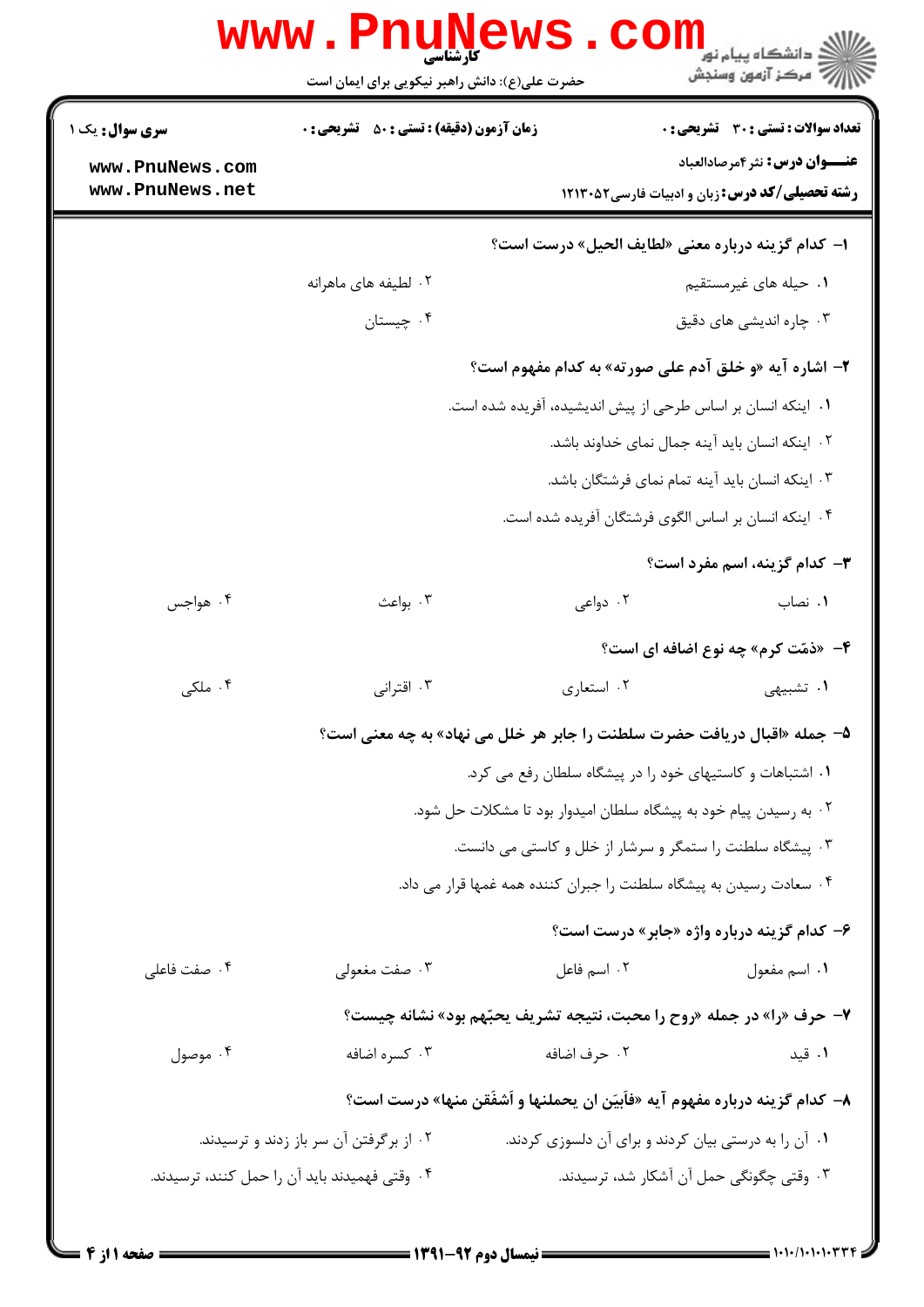|                                    | www . Pni<br><b>کارشناسی</b><br>حضرت علی(ع): دانش راهبر نیکویی برای ایمان است                                           |                             | ڪ دانشڪاه پيا <sub>م</sub> نور<br>۾ مرڪز آزمون وسنڊش         |
|------------------------------------|-------------------------------------------------------------------------------------------------------------------------|-----------------------------|--------------------------------------------------------------|
| <b>سری سوال : ۱ یک</b>             | <b>زمان آزمون (دقیقه) : تستی : 50 ٪ تشریحی : 0</b>                                                                      |                             | <b>تعداد سوالات : تستي : 30 ٪ تشريحي : 0</b>                 |
| www.PnuNews.com                    |                                                                                                                         |                             | <b>عنـــوان درس:</b> نثر ۴مرصادالعباد                        |
| www.PnuNews.net                    |                                                                                                                         |                             | <b>رشته تحصیلی/کد درس:</b> زبان و ادبیات فارسی2۲۱۳۰۵۲        |
|                                    | ۹- معنی عبارتی که زیر آن خط کشیده شده، در کدام گزینه آمده است«ما را به عنایت بی علت از کنج ادبار خمول بیرون             |                             | آورد»                                                        |
|                                    | ۲. گوشه بدبختی سستی                                                                                                     |                             | ۰۱ گوشه تیره بختی گمنامی                                     |
|                                    | ۰۴ کنج بیچارگان و افراد سست همت                                                                                         | ۰۳ کنج گوشه گیران و گمنامان |                                                              |
|                                    |                                                                                                                         |                             | ۱۰– کدام گزینه درست معنی شده است؟                            |
|                                    | ۰۲ مضادت: افزودن                                                                                                        |                             | ۰۱ اشتردل: نادان                                             |
|                                    | ۰۴ كرانه گرفتن: دوري گزيدن                                                                                              |                             | ۰۳ جولاه: آهنگر                                              |
|                                    |                                                                                                                         |                             |                                                              |
|                                    |                                                                                                                         |                             | 11- «سُفت جان» چه نوع اضافه ای است؟                          |
| ۰۴ بيانى                           | ۰۳ اقترانی                                                                                                              | ۰۲ استعاری                  | ۰۱ تشبیهی                                                    |
|                                    |                                                                                                                         |                             | <b>۱۲- منظور از «عالم کبری» و «عالم صغری» به ترتیب چیست؟</b> |
| ۰۴ جهان؛ انسان                     | ۰۳ آخرت؛ دنیا                                                                                                           | ۰۲ آسمان؛ زمین              | ۰۱ روح؛ جسم                                                  |
|                                    | ۱۳- معنی عبارتی که زیر آن خط کشیده شده، در کدام گزینه آمده است: «هل اَدُلّکَ علی شجره الخُلدِ و <u>مُلکٌ لا یَبلی</u> » |                             |                                                              |
|                                    | ۰۲ سلطنتی که کهن نمی شود.                                                                                               |                             | ۰۱ سرزمینی که همیشه جاوید است.                               |
|                                    | ۰۴ فرشتگان مقدس                                                                                                         | ۰۳ یادشاه بی باک            |                                                              |
|                                    |                                                                                                                         |                             | ۱۴– کدام گزینه، نادرست معنا شده است؟                         |
|                                    | ۰۲ هباء منثور: ذرات پراکنده                                                                                             | ۰۱ درکت (درکه): پایه        |                                                              |
|                                    | ۰۴ اعذار: بهانه ها                                                                                                      | ۰۳ ديجور: فراق              |                                                              |
|                                    |                                                                                                                         |                             | ۱۵- نقش واژه «نیک» در عبارت «نیک شکسته دل شد» چیست؟          |
| ۰۴ مضاف اليه                       | ۰۳ اسم                                                                                                                  | ۰۲ قید                      | ۰۱ صفت                                                       |
|                                    |                                                                                                                         |                             |                                                              |
|                                    |                                                                                                                         |                             | ۱۶- کدام گزینه درباره مفهوم «منّ و سلوی» درست است؟           |
| ۰۲ خوراک آسمانی، مربوط به قوم موسی |                                                                                                                         |                             | ۰۱ خوراک آسمانی، مربوط به قوم عیسی                           |
|                                    | ۰۴ صلح و آرامش، مربوط به قوم عیسی                                                                                       |                             | ۰۳ صلح و آرامش، مربوط به مسلمانان                            |
|                                    |                                                                                                                         |                             | ١٧- كدام گزينه، جمع است؟                                     |
| ۰۴ وقفه                            | ۰۳ ادویه                                                                                                                | ۰۲ داعیه                    | ۰۱ مزله                                                      |
|                                    |                                                                                                                         |                             |                                                              |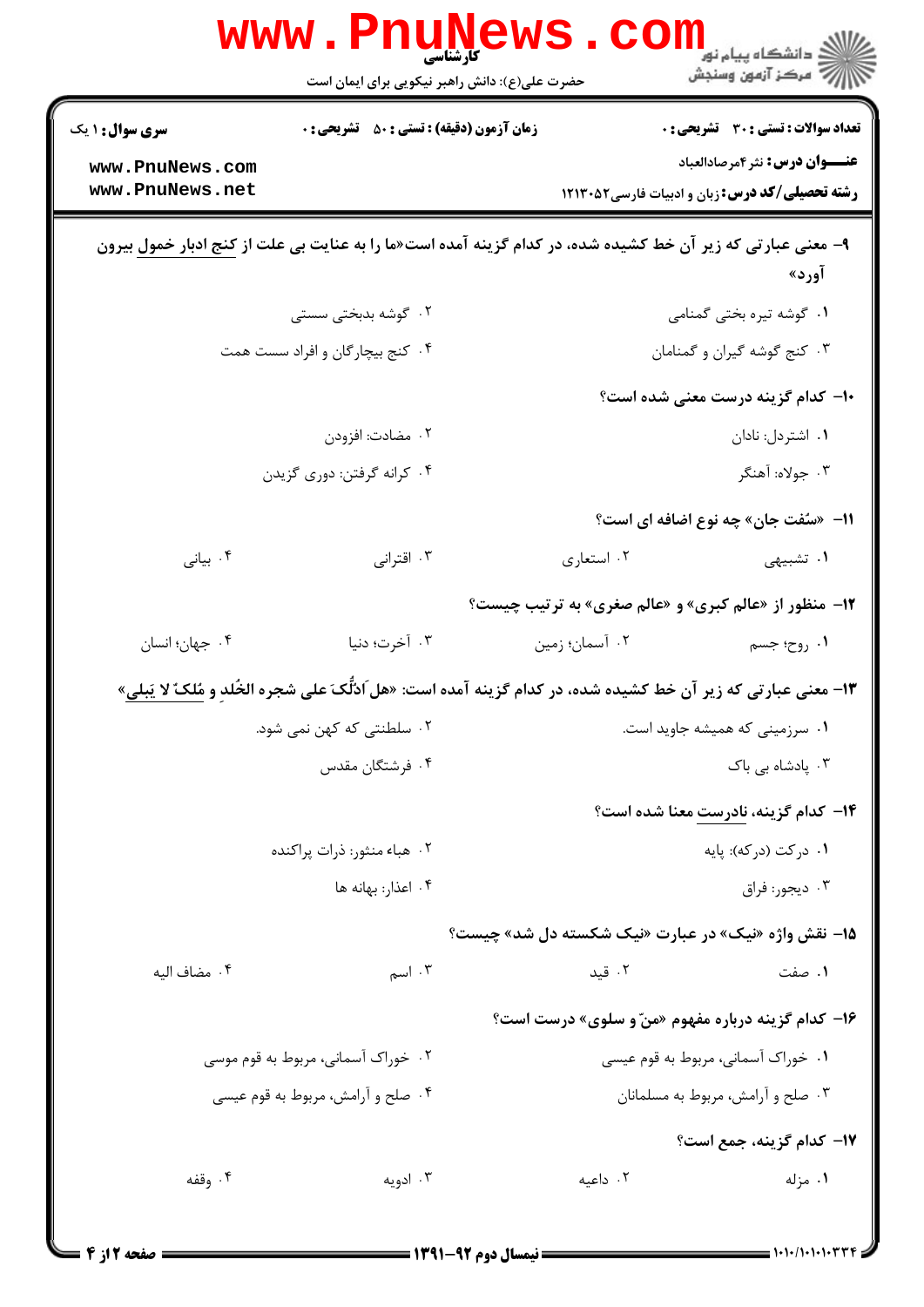|                                    | <b>WWW.PNUNEWS</b><br>کارشناسی                     |                                                                                                                        | راه دانشگاه پيام نور <mark>− .</mark><br>ا <b>ر</b> درکز آزمون وسنجش                           |
|------------------------------------|----------------------------------------------------|------------------------------------------------------------------------------------------------------------------------|------------------------------------------------------------------------------------------------|
|                                    | حضرت علی(ع): دانش راهبر نیکویی برای ایمان است      |                                                                                                                        |                                                                                                |
| <b>سری سوال : ۱ یک</b>             | <b>زمان آزمون (دقیقه) : تستی : 50 ٪ تشریحی : 0</b> |                                                                                                                        | <b>تعداد سوالات : تستی : 30 ٪ تشریحی : 0</b>                                                   |
| www.PnuNews.com<br>www.PnuNews.net |                                                    |                                                                                                                        | <b>عنـــوان درس:</b> نثر ۴مرصادالعباد<br><b>رشته تحصیلی/کد درس:</b> زبان و ادبیات فارسی2۲۱۳۰۵۲ |
|                                    |                                                    | ۱۸- معنای «نرَمانَد» در جمله «تا مرید را به درشتخویی نرماند» چیست؟                                                     |                                                                                                |
| ۰۴ مجروح نكند.                     | ۰۳ گستاخ نکند.                                     | ۰۲ نگه ندارد.                                                                                                          | ۰۱ فراری ندهد.                                                                                 |
|                                    |                                                    |                                                                                                                        |                                                                                                |
|                                    |                                                    |                                                                                                                        | <b>۱۹</b> - کدام گزینه درست معنا شده است؟                                                      |
| ۰۴ ملبوس: پوشاک                    | ۰۳ اتيان: هديه كردن                                | ۰۲ نفور: خشمگین                                                                                                        | ۰۱ رق: دلسوزی کردن                                                                             |
|                                    |                                                    |                                                                                                                        | <b>۲۰</b> - کدام گزینه درباره واژه «مُلجَم» درست است؟                                          |
| ۰۴ اسم مکان                        | ۰۳ اسم زمان                                        | ۰۲ اسم مفعول                                                                                                           | ٠١. اسم فاعل                                                                                   |
|                                    |                                                    |                                                                                                                        | <b>٢١</b> - معنای «سئامت به طبع خویش راه ندهد» چیست؟                                           |
| ۰۴ گمان بد                         | ۰۳ تردید                                           | ۰۲ دل زدگی                                                                                                             | ۰۱ سنگدلی                                                                                      |
|                                    |                                                    | <b>۲۲</b> – کدام گزینه درباره معنای «مؤدّی» در جمله «هر که از راه خدای بیفتاد، مؤدّی است به کفر و عذاب شدید» درست است؟ |                                                                                                |
| ۰۴ بخشاینده                        | ۰۳ سزاوار                                          | ۰۲ ادا کننده                                                                                                           | ۰۱ کشاننده                                                                                     |
|                                    |                                                    | <b>۲۳</b> – کدام گزینه درباره معنای واژه «مُداِهن» درست است؟                                                           |                                                                                                |
| ۰۴ چرب زبان                        | ۰۳ زیرک                                            |                                                                                                                        | ۰۱ خائن میسیاستمدار (۰۲                                                                        |
|                                    |                                                    |                                                                                                                        | <b>۲۴</b> - «گوش هوش» چه نوع اضافه ای است؟                                                     |
| ۰۴ توضیحی                          | ۰۳ اقترانی                                         | ۰۲ تشبیهی                                                                                                              | ۰۱ استعاري                                                                                     |
|                                    |                                                    |                                                                                                                        | ۲۵– «لاسیّما که با کفار باشد» یعنی:                                                            |
| ۰۲ به ویژه که با کافران باشد.      |                                                    |                                                                                                                        | ۰۱ بدون شک با کافران است.                                                                      |
|                                    | ۰۴ احتمال دارد که با کافران باشد.                  | ۰۳ ممکن نیست با کافران باشد.                                                                                           |                                                                                                |
|                                    |                                                    |                                                                                                                        | ۲۶- معنای کدام گزینه، نادرست است؟                                                              |
|                                    | ۰۲ مرده ريگ: ميراث                                 |                                                                                                                        | ۰۱ رعونات: خودخواهي ها                                                                         |
|                                    | ۰۴ تسلّس: رواني                                    |                                                                                                                        | ۰۳ بلعحبي: شعبده بازي                                                                          |
|                                    |                                                    |                                                                                                                        | <b>۲۷</b> - «مفسدان را مالیده دارند» یعنی:                                                     |
| ۰۴ به کار وادار کنند.              | ۰۳ تنبیه کنند.                                     | ۰۲ مورد توجه قرار دهند.                                                                                                | ۰۱ نابود کنند.                                                                                 |
|                                    |                                                    | <b>۲۸</b> - معنای واژه «جماشی» در عبارت «به جماشی این گنده پیر دنیا فریفته نشود» چیست؟                                 |                                                                                                |
| ۰۴ بی وفایی                        | ۰۳ تردید                                           | ۰۲ افسونگری                                                                                                            | ۰۱ ستم                                                                                         |
| <b>E SEM ANGLO</b>                 |                                                    | $=$ 1791-97 and thus i $=$                                                                                             | 1.1.11.1.1.1.777                                                                               |